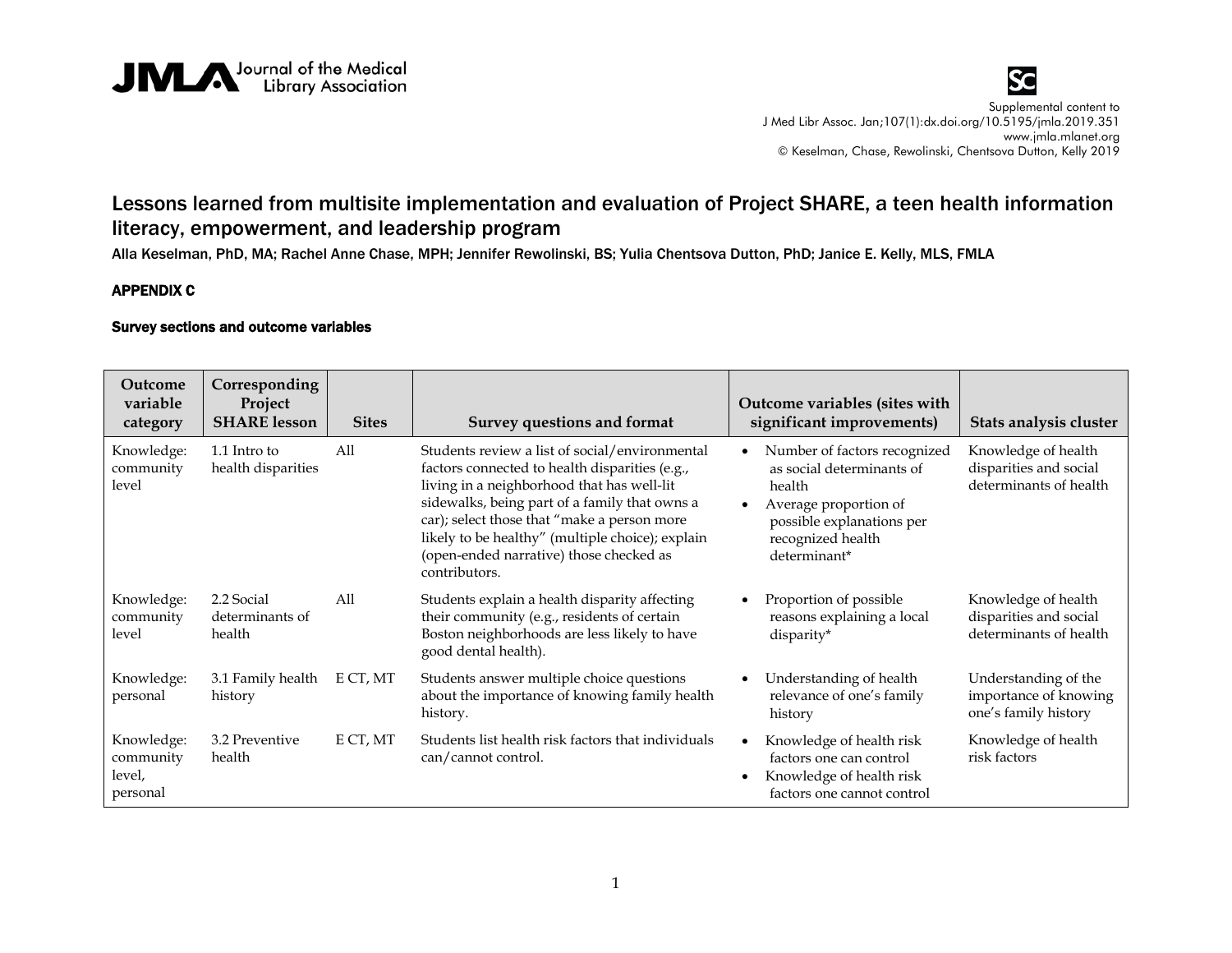



**Outcome variable category Corresponding Project SHARE lesson** Sites Survey questions and format **Outcome variables (sites with significant improvements) Stats analysis cluster** Knowledge: community level, personal 3.2 Preventive health E CT, MT Students list diseases that are public health concerns in the United States and preventive measures against those diseases. They also answer a multiple choice question selecting a preventive health measures from a list of options (e.g., a mammogram). • Awareness of diseases that are public health concern in the United States (count) • Average number of known preventive health measures per disease • Preventive measures recognition Knowledge of preventive health Knowledge: personal 4.1 The importance of food labels 4.2 Planning of a nutritious meal E CT, MT, CO Students answer multiple-choice questions about a food label (e.g., determine amount of daily value of different nutrients for specified portion size); match foods to food groups. • Knowledge of nutritional groups and the basics of food labels Knowledge of nutrition Skills: health information literacy 2.2 Locating and evaluation of health information All Students review two sites about vision, an authoritative National Eye Institute site† and a hoax site about corrective lasik eye surgery home kits‡. For each site, they respond to the following prompt: "[A family member] is trying to decide whether the site is good and reliable. What information would you advise her to consider in making that decision?" Students also list general information evaluation criteria. • Recognition of information quality markers of a hoax site • Recognition of information quality markers of an authoritative site • Knowledge of general online information quality criteria Information evaluation skills Skills: health information literacy 2.2 Locating and evaluation of health information All Students name quality health information sites. • Number of quality site mentions • Number of MedlinePLUS mentions Awareness of quality health information resources